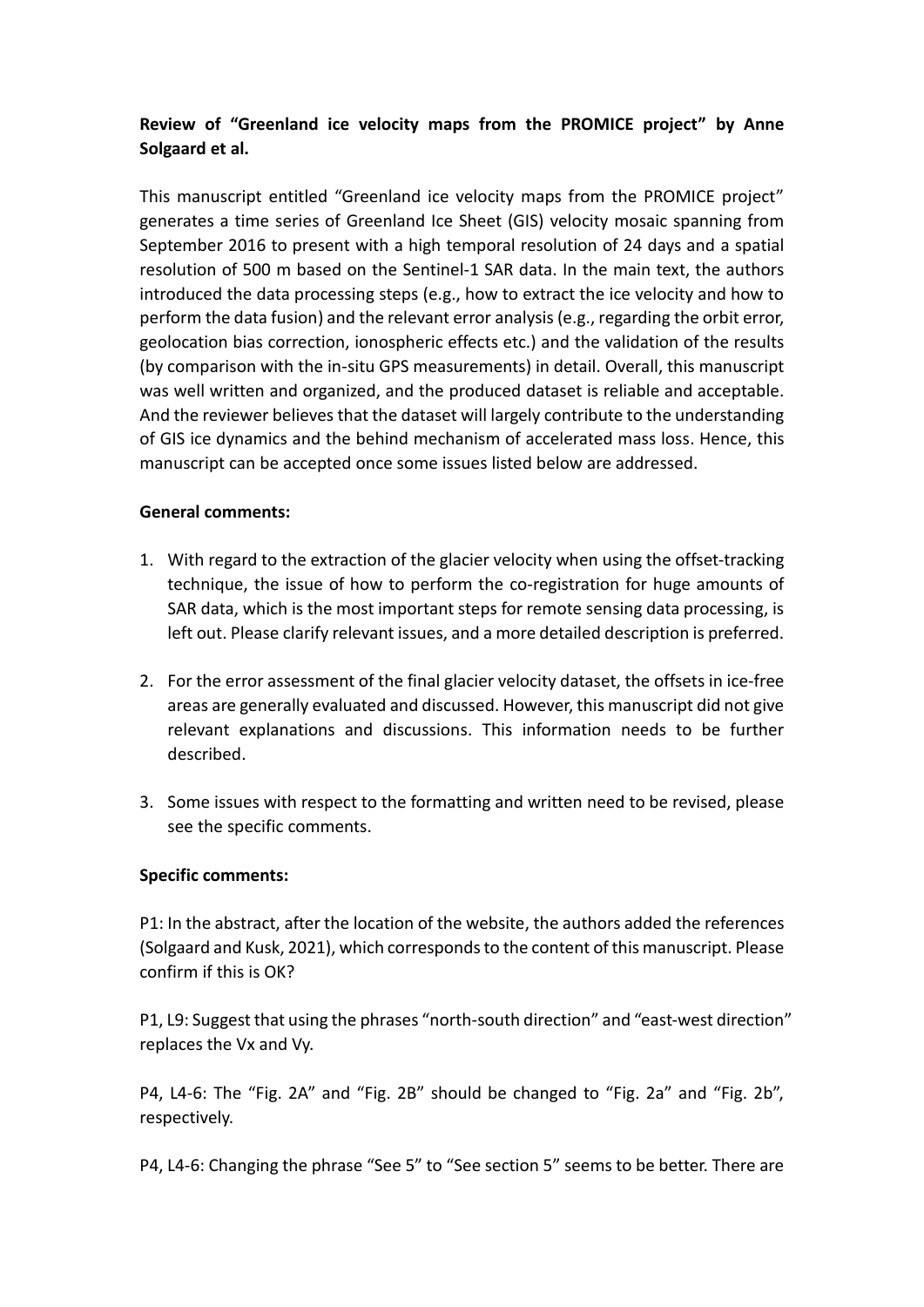several errors of this type in the main text, please check and fix them.

P5, L7-8: More information about the GIMP DEM is needed.

P5, L10: Does the term ("TPP") have a full name? if so, please clarify.

P6: For the flow chart (i.e., Fig.3), it is just a simple and conventional description for the data processing of this study. The reviewer suggests that more detailed processes of data processing should be given in this figure. In addition, add the item related to the data co-registration.

P6, L7-9: Please add the word "section" to these expressions like "in 4.2", "in 4.3 and 5", "in 4.4".

P7: For the section 4.2 ("Offset-tracking"), please add and clarify the issue of how to perform data co-registration (more information needs to be given), which is one of the most important procedures when employing the offset-tracking technique to extract the glacier velocity. In particular, for the constantly updated data, how to deal with?

P10, L15: This expression like "the range standard deviation" can easily be misunderstood. So a more clear expression like "the standard deviation in range direction" would be better. Similar issues can also be seen in Table 2, e.g., "Rang is line of sight and azimuth is along the satellite flight path".

P13, L8: Please confirm if the units are correct? (9.7 m/s and 24.4 m/s?)

P15, L8-10: From the magnitude of the error (up to 300 m/a) caused by ionospheric effects, this item is the most significant uncertainty source. Why didn't the authors try to apply the relevant methods mentioned in last paragraph? The reviewer thinks that developing a better or targeted method is necessary, as the author also mentioned that the post-processing step did not completely eliminate this type of error.

P15: In the section 5.5, when it comes to the error assessments, a common method of calculating the offsets over the ice-free areas is usually adopted and further analyzed. So relevant information regarding the results of ice-free areas deserved to be given.

P15, L16-17: Providing a clear explanation regarding the correct magnitude of the errors seems to be better, now that you mentioned the study of Boncori et al. (2018). Moreover, the format of the reference "in (Boncori et al., 2018)" can be changed to "in Boncori et al. (2018)". Please check.

P16: To ensure the consistency in writing, the word "Primice" in the subtitle should be changed to "PRIMICE".